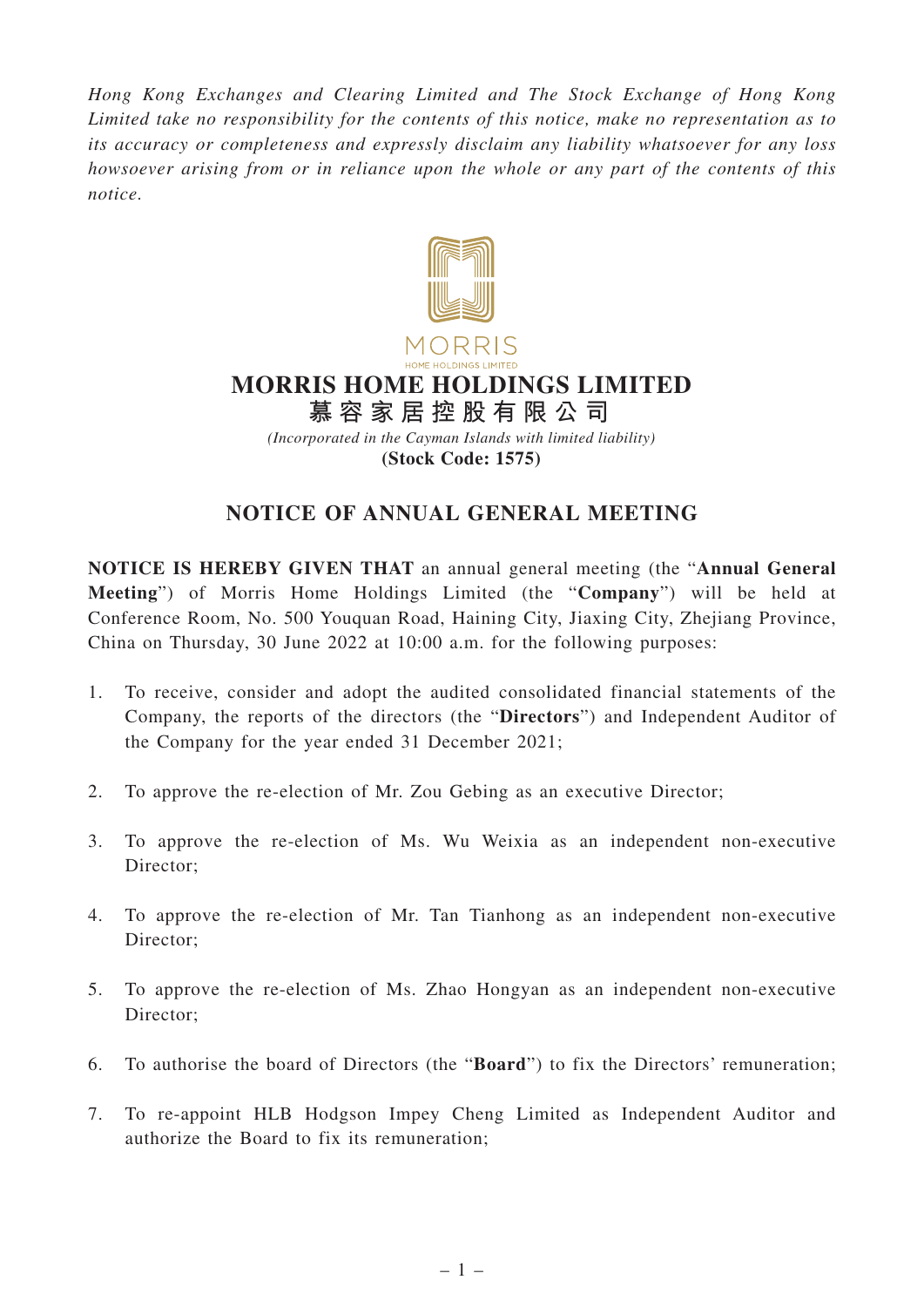8. To consider and, if thought fit, to pass with or without amendments, the following resolution as an ordinary resolution:

#### "**THAT**:

- (a) subject to paragraphs (c) and (d) below, the exercise by the Directors during the Relevant Period (as hereinafter defined) of all the powers of the Company (the "**Share Issue Mandate**") to allot, issue and deal with additional shares of the Company or securities convertible or exchangeable into shares, or options, warrants or similar rights to subscribe for shares or such convertible or exchangeable into securities of the Company and to make or grant offers, agreements and/or options (including bonds, warrants and debentures convertible into shares of the Company) which may require the exercise of such powers be and is hereby generally and unconditionally approved;
- (b) the approval in paragraph (a) above shall be in addition to any other authorisation given to the Directors and shall authorise the Directors during the Relevant Period to make or grant offers, agreements and/or options, securities convertible or exchangeable into shares or similar rights, the making, issuing or granting of which might require the exercise of such power after the end of the Relevant Period;
- (c) the total number of shares allotted or agreed conditionally or unconditionally to be allotted (whether pursuant to options or otherwise) by the Directors during the Relevant Period pursuant to the approval in paragraph (a) above, otherwise than pursuant to (i) a Rights Issue (as hereinafter defined) or (ii) the grant or exercise of any option under the option scheme of the Company or any other option, scheme or similar arrangement for the time being adopted for the grant or issue to officers and/or employees of the Company and/or any of its subsidiaries of shares or rights to acquire shares of the Company; or (iii) any scrip dividend or similar arrangement providing for the allotment of shares in lieu of the whole or part of a dividend on shares of the Company in accordance with the articles of association of the Company in force from time to time; or (iv) any issue of shares in the Company upon the exercise of rights of subscription or conversion under the terms of any existing convertible notes issued by the Company or any existing securities of the Company which carry rights to subscribe for or are convertible into shares of the Company, shall not exceed 20% of the total number of issued shares of the Company as at the date of passing this resolution, and the said approval shall be limited accordingly;
- (d) the Share Issue Mandate shall be limited by the applicable rules and requirements of The Stock Exchange of Hong Kong Limited (the "**Stock Exchange**") as amended from time to time, including the restrictions for using the Share Issue Mandate to issue (i) securities convertible into new Shares for cash consideration, if the initial conversion price of such convertible securities is lower than the Benchmarked Price (as hereinafter defined) of the Shares at the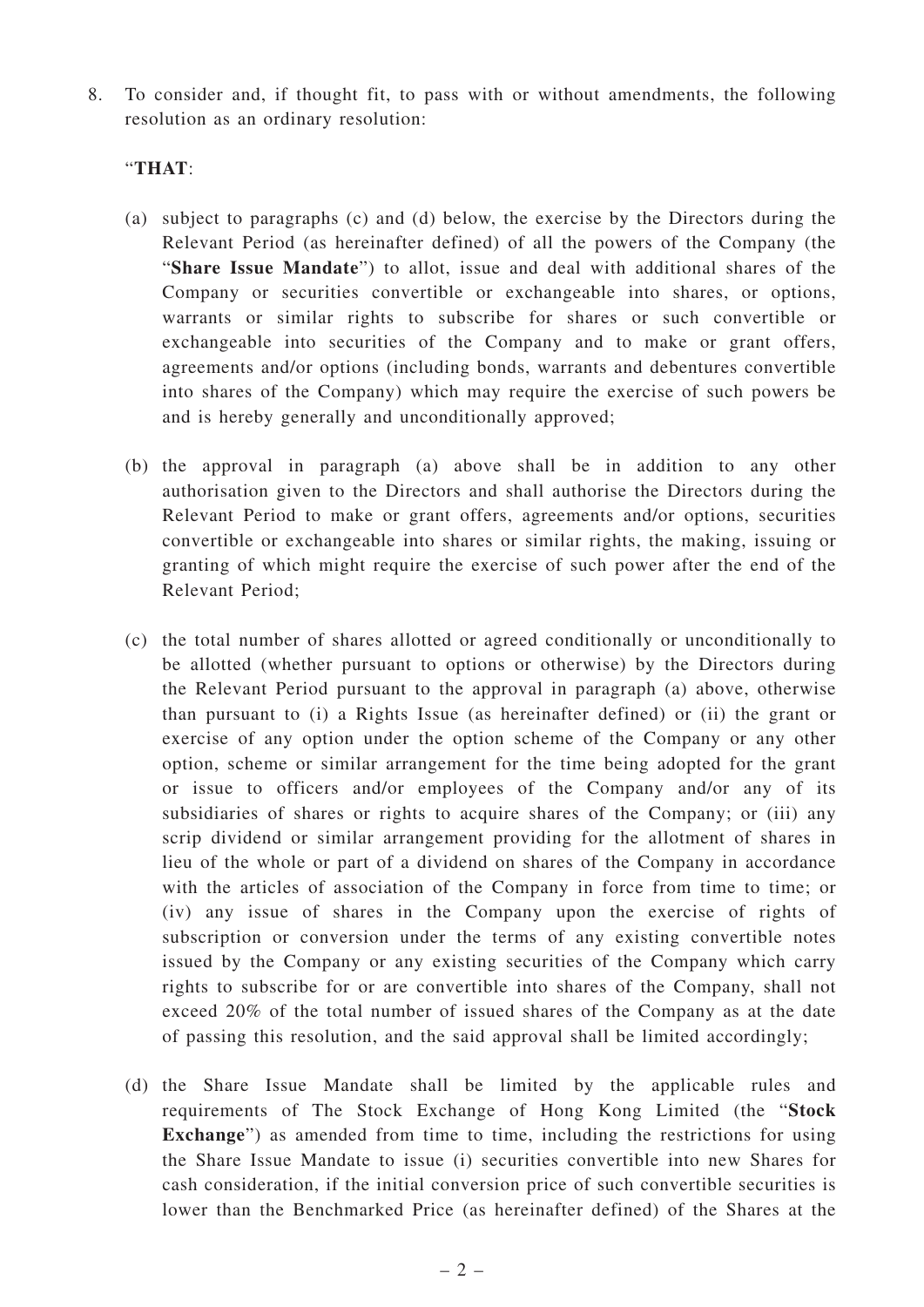time of the relevant placing; and (ii) warrants, options or similar rights to subscribe for new Shares or securities convertible into new Shares for cash consideration;

for the purpose of this resolution:

- (i) "Relevant Period" means the period from the passing of this resolution until whichever is the earlier of: (I) the conclusion of the next annual general meeting of the Company, unless the authority is renewed conditionally or unconditionally at such meeting; or (II) the revocation or variation by ordinary resolution of the shareholders in general meeting;
- (ii) "Rights Issue" means an offer of shares of the Company, or offer or issue of warrants, options or other securities giving rights to subscribe for shares open for a period fixed by the Directors to holders of shares of the Company whose names appear on the register of members on a fixed record date in proportion to their holdings of shares (subject to such exclusion or other arrangements as the Directors may deem necessary or expedient in relation to fractional entitlements or, having regard to any restrictions or obligations under the laws of, or the requirements of, or the expense or delay which may be involved in determining the exercise or extent of any restrictions or obligations under the laws of, or the requirements of, any jurisdiction applicable to the Company, any recognised regulatory body or any stock exchange applicable to the Company); and
- (iii) "Benchmarked Price" means the higher of: (a) the closing price on the date of the relevant placing agreement or other agreement involving the proposed issue of securities under the Share Issue Mandate; and (b) the average closing price in the 5 trading days immediately prior to the earlier of: (i) the date of announcement of the placing or the proposed transaction or arrangement involving the proposed issue of securities under the Share Issue Mandate; (ii) the date of the placing agreement or other agreement involving the proposed issue of securities under the Share Issue Mandate; and (iii) the date on which the placing or subscription price is fixed."
- 9. To consider and, if thought fit, to pass the following resolution (with or without modification) as an ordinary resolution of the Company:

### "**THAT**:

(a) subject to paragraph (c) below, the exercise by the Directors during the Relevant Period (as hereinafter defined) of all the powers of the Company (the "**Share Buy-back Mandate**") to buy-back its shares on the Stock Exchange or on any other stock exchange on which the shares of the Company may be listed and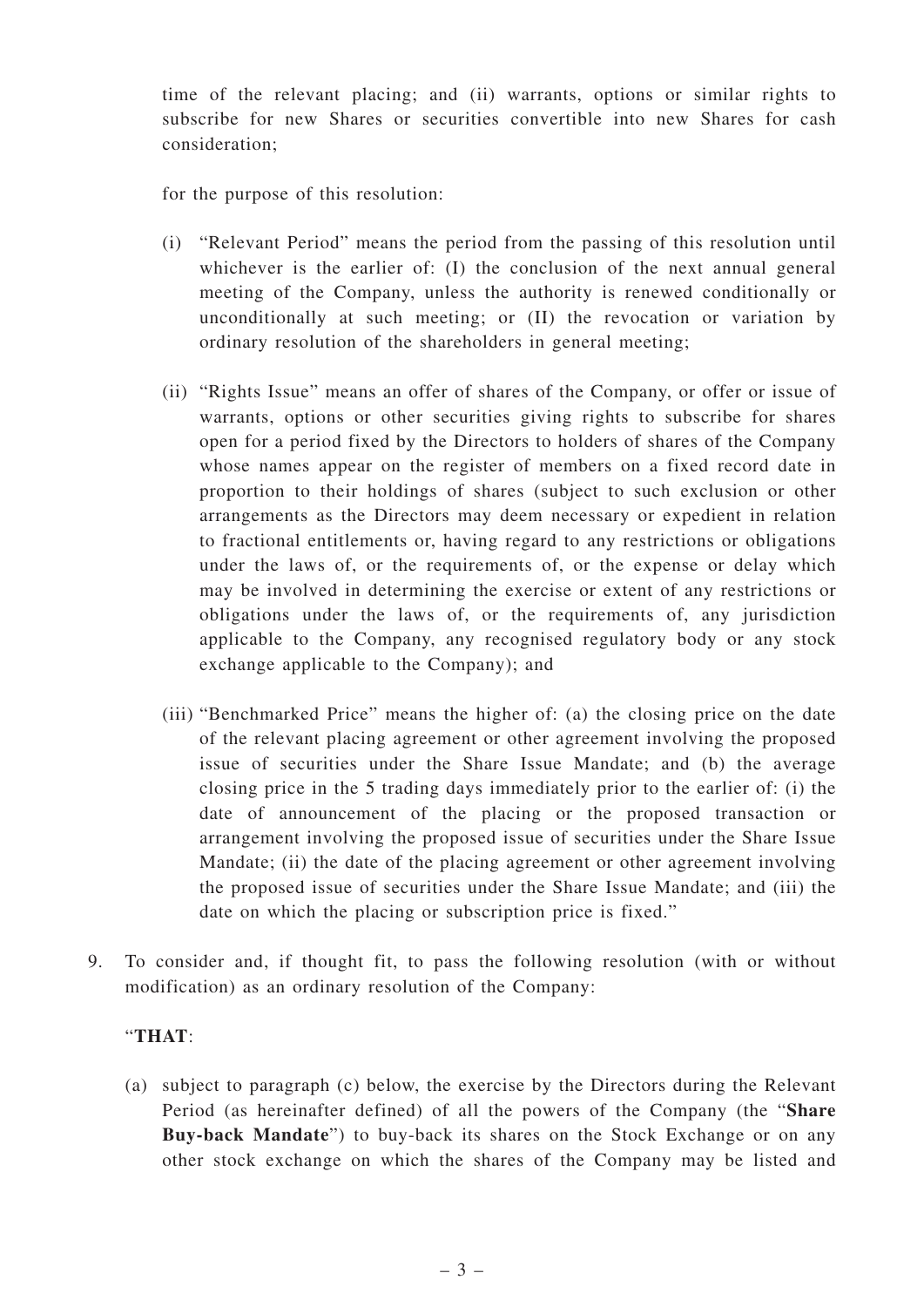recognised by the Securities and Futures Commission and the Stock Exchange for this purpose, and subject to and in accordance with all applicable laws and regulations, and is hereby generally and unconditionally approved;

- (b) the approval in paragraph (a) shall be in addition to any other authorisation given to the Directors and shall authorise the Directors on behalf of the Company during the Relevant Period to procure the Company to buy-back its shares at a price determined by the Directors;
- (c) the total number of shares of the Company which are authorised to be bought back by the Directors pursuant to the approval in paragraph (a) above shall not exceed 10% of the total number of the issued shares of the Company as at the date of passing this resolution, and the said approval shall be limited accordingly; and
- (d) for the purpose of this resolution, "Relevant Period" means the period from the passing of this resolution until whichever is the earlier of: (I) the conclusion of the next annual general meeting of the Company, unless the authority is renewed conditionally or unconditionally at such meeting; or (II) the revocation or variation by ordinary resolution of the shareholders in general meeting."
- 10. To consider and, if thought fit, to pass the following resolution (with or without modification) as an ordinary resolution of the Company:

"**THAT** conditional upon the passing of resolutions nos. 8 and 9 above, the Share Issue Mandate be and is hereby extended by the addition thereto of the total number of shares of the Company bought back by the Company under the Share Buy-back Mandate, provided that such aggregate number of shares shall not exceed 10% of the total number of the shares of the Company in issue as at the date of passing this resolution."

> By order of the Board **Morris Home Holdings Limited Zou Gebing** *Chairman*

Hong Kong, 30 May 2022

*Registered Office:* Cricket Square Hutchins Drive P.O. Box 2681 Grand Cayman KY1-1111 Cayman Islands

*Principal place of business in Hong Kong:* Room 708–709, Laford Centre 838 Lai Chi Kok Road Cheung Sha Wan Hong Kong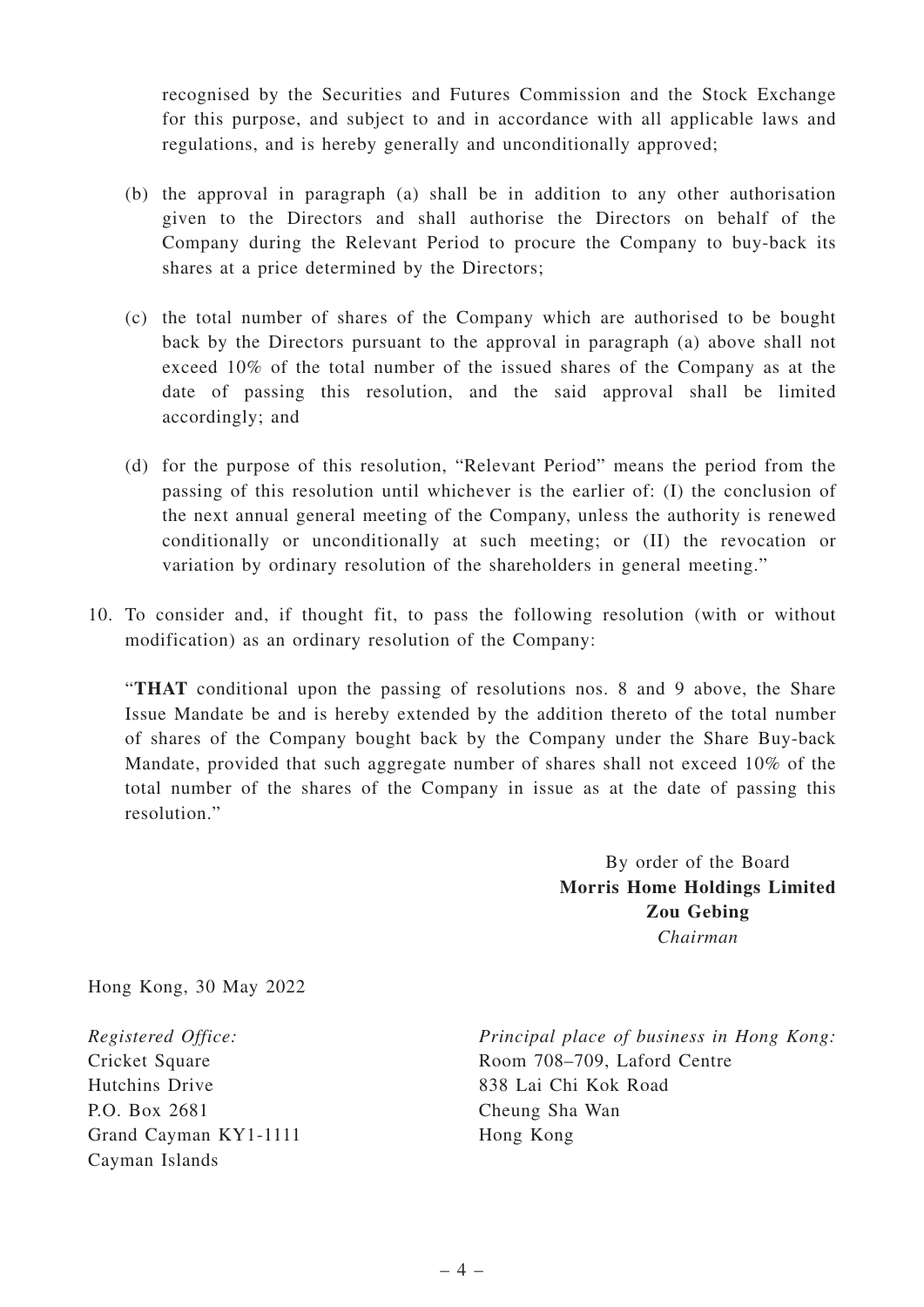#### *Notes:*

- (i) A shareholder entitled to attend and vote at the Annual General Meeting may appoint one or more proxy(ies) (if he/she/it is the holder of two or more shares) to attend and on a poll, vote instead of him/her/it at the Annual General Meeting. A proxy need not be a shareholder of the Company.
- (ii) A form of proxy for use at the Annual General Meeting is enclosed herewith. The form of proxy must be signed by you or your attorney duly authorised in writing or, in the case of a corporation, must be under seal or the hand of an officer, attorney or other person duly authorised.
- (iii) In order to be valid, a form of proxy must be deposited at the Company's branch share registrar in Hong Kong, Tricor Investor Services Limited, at Level 54, Hopewell Centre, 183 Queen's Road East, Hong Kong together with the power of attorney or other authority (if any) under which it is signed (or a certified copy thereof) not less than 48 hours before the time appointed for the holding of the Annual General Meeting or any adjournment thereof. The completion and return of the form of proxy shall not preclude shareholders of the Company from attending and voting in person at the Annual General Meeting (or any adjournment thereof) if they so wish.
- (iv) Where there are joint registered holders of any share of the Company, any one of such persons may vote at the Annual General Meeting, either personally or by proxy, in respect of such share of the Company as if he/she/it was solely entitled thereto; but if more than one of such joint holders be present at the Annual General Meeting personally or by proxy, the vote of that one of the said persons so present whose name stands first on the register of members in respect of such share shall be accepted to the exclusion of the votes of the other joint holders.
- (v) For determining the entitlement to attend and vote at the Annual General Meeting, the register of members of the Company will be closed from Monday, 27 June 2022 to Thursday, 30 June 2022, both days inclusive, during which no share transfers can be registered. In order to be eligible to attend and vote at the Annual General Meeting, unregistered holders of shares of the Company should ensure that all share transfer documents accompanied by the relevant share certificates must be lodged with the Company's branch share registrar in Hong Kong, Tricor Investor Services Limited, at Level 54, Hopewell Centre, 183 Queen's Road East, Hong Kong for registration not later than 4:30 p.m. on Friday, 24 June 2022.
- (vi) In view of the novel Coronavirus (COVID-19) epidemic, precautionary measures will be taken at the Annual General Meeting to reduce the health risk of the attendees, which may include compulsory temperature checks and compulsory wearing of surgical face masks at the venue. Any person who does not comply with the precautionary measures or is subject to health quarantine requirement may be denied entry into the venue. In addition, seating will be arranged to better achieve social distancing and no refreshments or souvenirs will be provided inside the venue. Shareholders should carefully consider the risks of attending the Annual General Meeting, taking into consideration their own circumstances. The Company wishes to remind the Shareholders that attendance in person at the Annual General Meeting is not necessary for the exercise of voting rights, as Shareholders may submit proxy forms and appoint the chairman of the Annual General Meeting as their proxy to vote on the relevant resolutions at the Annual General Meeting. Depending on the development of situation regarding the epidemic nearer the time of the Annual General Meeting, additional precautionary measures may be implemented as may be appropriate.
- (vii) If a tropical cyclone warning signal number 8 or above is hoisted, or "extreme conditions" caused by super typhoons or a black rainstorm warning is/are in effect any time after 8:00 a.m. on the date of the Annual General Meeting, the Annual General Meeting will not be held on that date but will be postponed to a later date. If the Annual General Meeting is postponed, the Company will post an announcement on the website of the Company and the Stock Exchange to notify Shareholders of the date, time and venue of the rescheduled meeting.